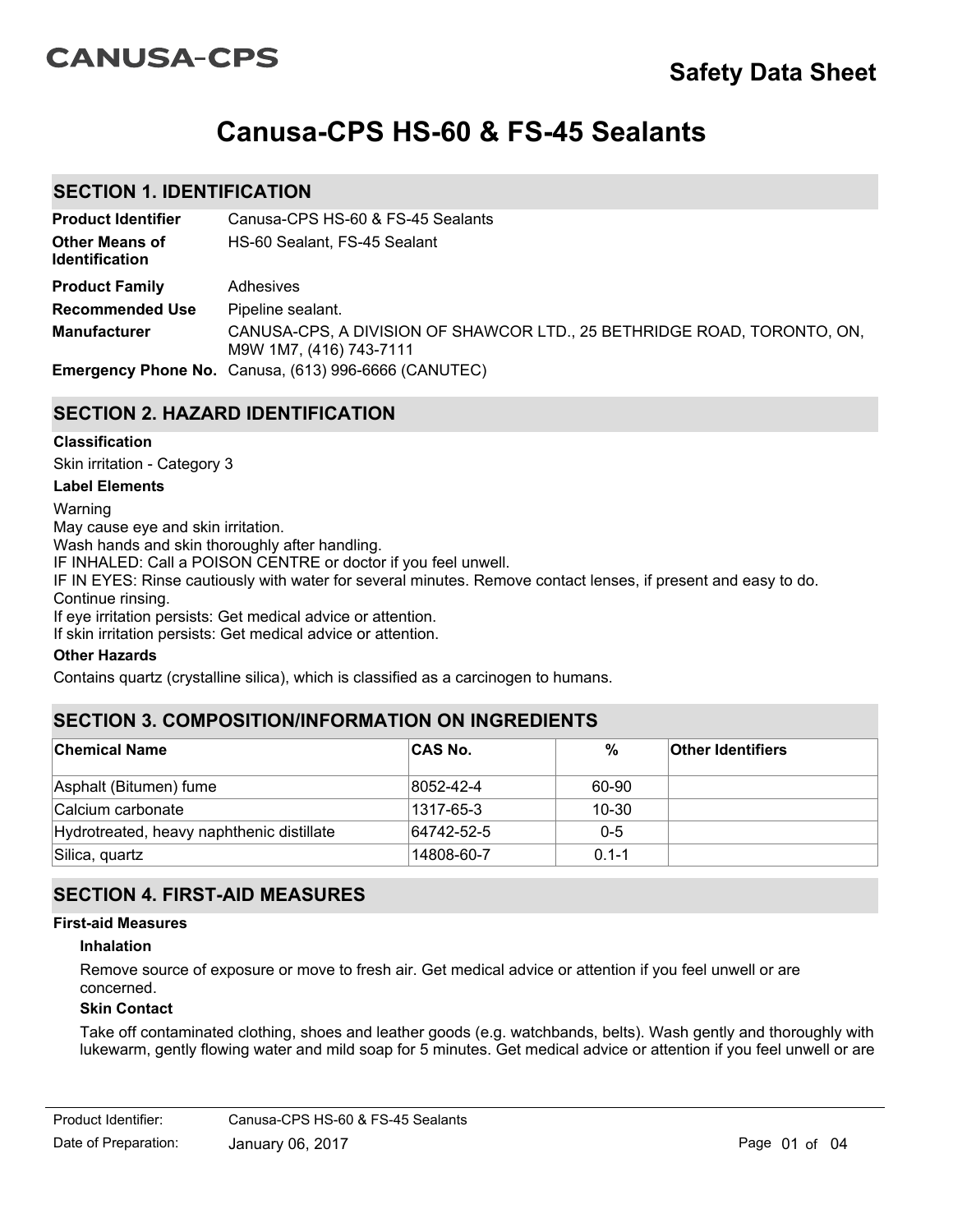#### concerned. **Eye Contact**

Quickly and gently blot or brush chemical off the face. Immediately rinse the contaminated eye(s) with lukewarm, gently flowing water for 15-20 minutes, while holding the eyelid(s) open. If eye irritation persists, get medical advice or attention.

## **Ingestion**

Rinse mouth with water. Get medical advice or attention if you feel unwell or are concerned.

# **SECTION 5. FIRE-FIGHTING MEASURES**

## **Extinguishing Media**

## **Suitable Extinguishing Media**

Small fires: Carbon dioxide or dry chemical powder. Large fires: Water spray or foam.

### **Specific Hazards Arising from the Product**

Can ignite if strongly heated. Irritating and harmful vapours may be released during decomposition. In a fire, the following hazardous materials may be generated: very toxic carbon monoxide, carbon dioxide; very toxic, flammable formaldehyde; toxic, flammable aldehydes; corrosive acids.

# **SECTION 6. ACCIDENTAL RELEASE MEASURES**

**Personal Precautions, Protective Equipment, and Emergency Procedures**

Wear appropriate personal protective equipment.

### **Environmental Precautions**

It is good practice to prevent releases into the environment.

**Methods and Materials for Containment and Cleaning Up**

Shovel into clean, dry, labelled containers and cover.

# **SECTION 7. HANDLING AND STORAGE**

#### **Precautions for Safe Handling**

Do not get in eyes, on skin or on clothing. Wear personal protective equipment to avoid direct contact with this chemical.

#### **Conditions for Safe Storage**

Cool, dry environment.

# **SECTION 8. EXPOSURE CONTROLS/PERSONAL PROTECTION**

#### **Control Parameters**

|                        | <b>ACGIH TLV®</b>     |             | <b>OSHA PEL</b>           |                | <b>AIHA WEEL</b> |            |
|------------------------|-----------------------|-------------|---------------------------|----------------|------------------|------------|
| <b>Chemical Name</b>   | TWA                   | <b>STEL</b> | <b>TWA</b>                | <b>Ceiling</b> | 8-hr TWA         | <b>TWA</b> |
| Asphalt (Bitumen) fume | $ 0.5 \text{ mg/m}$ 3 |             | <b>Not</b><br>established |                |                  |            |

#### **Appropriate Engineering Controls**

General ventilation is usually adequate. Use local exhaust ventilation, if general ventilation is not adequate to control amount in the air.

## **Individual Protection Measures**

#### **Eye/Face Protection**

Not required but it is good practice to wear safety glasses or chemical safety goggles.

#### **Skin Protection**

Chemical-resistant gloves. Natural rubber, butyl rubber, neoprene rubber, nitrile rubber.

## **Respiratory Protection**

Product Identifier: Canusa-CPS HS-60 & FS-45 Sealants: wear a NIOSH Sear a NIOSH Sealants: wear a NIOSH Sealants: wear a NIOSH Sealants: wear a NIOSH Sealants: wear a NIOSH Sealants: wear a NIOSH Sealants: wear a NIOSH Sea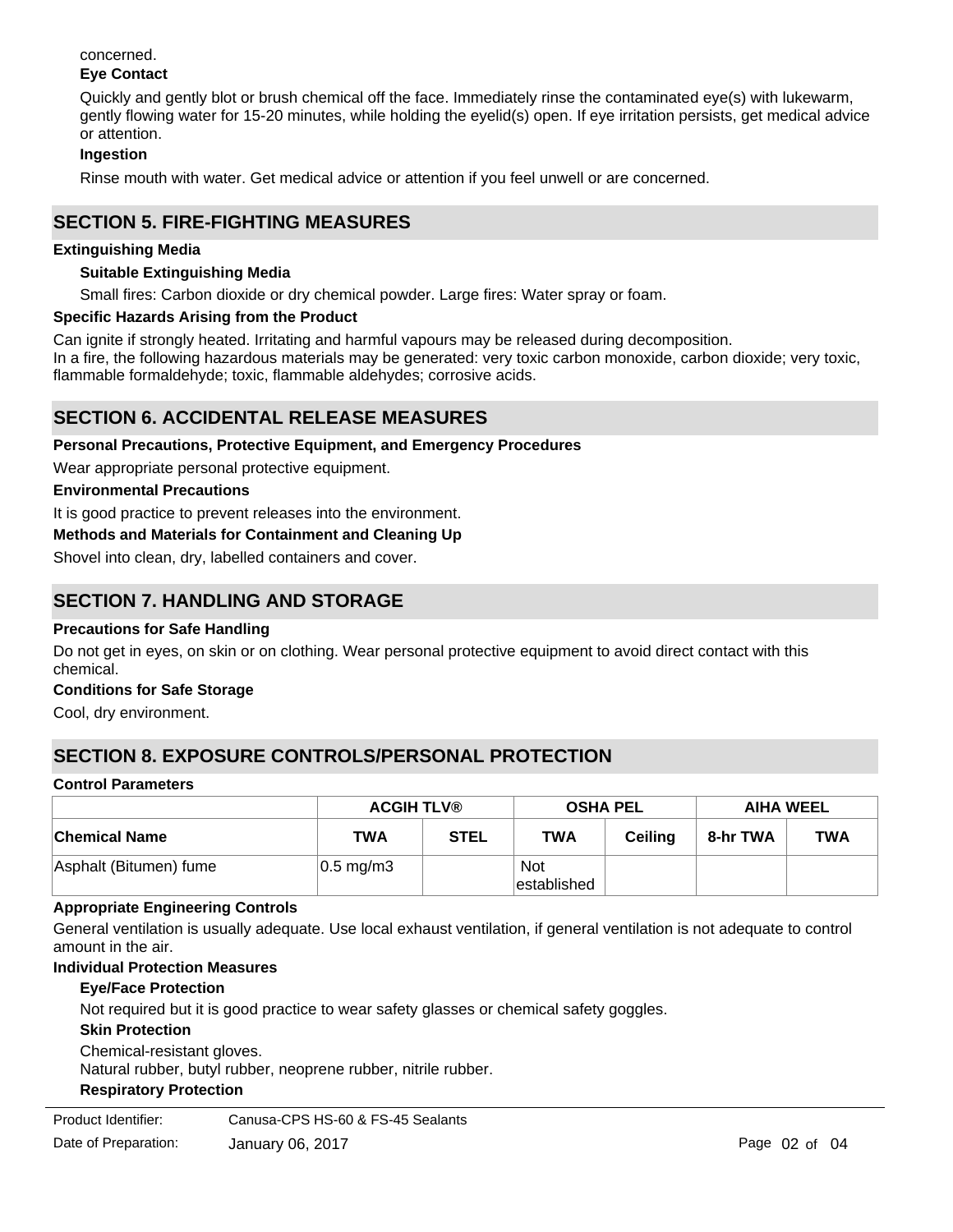Not normally required if product is used as directed. For non-routine or emergency situations: wear a NIOSH approved air-purifying respirator with an organic vapour cartridge.

# **SECTION 9. PHYSICAL AND CHEMICAL PROPERTIES**

| <b>Basic Physical and Chemical Properties</b> |                  |
|-----------------------------------------------|------------------|
| Appearance                                    | Black.           |
| <b>Initial Boiling Point/Range</b>            | 425 °C           |
| <b>Flash Point</b>                            | 230 °C           |
| <b>Relative Density (water = 1)</b>           | 1.15             |
| <b>Auto-ignition Temperature</b>              | 480 °C           |
| <b>Decomposition Temperature</b>              | $200 \text{ °C}$ |
| <b>Other Information</b>                      |                  |
| <b>Other Physical Property 1</b>              | Semi-solid       |
|                                               |                  |

# **SECTION 10. STABILITY AND REACTIVITY**

**Chemical Stability** Normally stable. **Conditions to Avoid** High temperatures.

## **Incompatible Materials**

Oxidizing agents (e.g. peroxides), strong oxidizing agents (e.g. perchloric acid).

# **SECTION 11. TOXICOLOGICAL INFORMATION**

#### **Acute Toxicity**

| ∣Chemical Name                               | <b>LC50</b>                               | LD50 (oral)          | LD50 (dermal)           |
|----------------------------------------------|-------------------------------------------|----------------------|-------------------------|
| Hydrotreated, heavy<br>naphthenic distillate |                                           | $>$ 5000 mg/kg (rat) | $>$ 2000 mg/kg (rabbit) |
| Calcium carbonate                            |                                           | 6450 mg/kg (rat)     |                         |
| Asphalt (Bitumen) fume                       | $> 94.4$ mg/m3 (rat) (4-hour<br>exposure) | $>$ 5000 mg/kg (rat) | $>$ 2000 mg/kg (rabbit) |

## **Skin Corrosion/Irritation**

Animal tests show very mild irritation. (Hydrotreated, heavy naphthenic distillate)

## **Serious Eye Damage/Irritation**

Animal tests show very mild irritation. (Hydrotreated, heavy naphthenic distillate)

#### **STOT (Specific Target Organ Toxicity) - Single Exposure**

**Inhalation**

Vapours or fumes may cause irritation.

#### **Carcinogenicity**

| <b>Chemical Name</b>                         | <b>IARC</b> | <b>ACGIH®</b>  | <b>NTP</b>       | <b>OSHA</b> |
|----------------------------------------------|-------------|----------------|------------------|-------------|
| Hydrotreated, heavy<br>naphthenic distillate | Group 3     | A4             | Known carcinogen | Not Listed  |
| Calcium carbonate                            | Not Listed  | Not designated | Not Listed       | Not Listed  |
| Asphalt (Bitumen) fume                       | Group 2B    | A4             | Not Listed       | Not Listed  |
| Silica, quartz                               | Group 1     | A2             | Known carcinogen | Not Listed  |

(Silica, quartz) Essentially non-toxic following short-term exposure. VERY TOXIC following long-term exposure, if